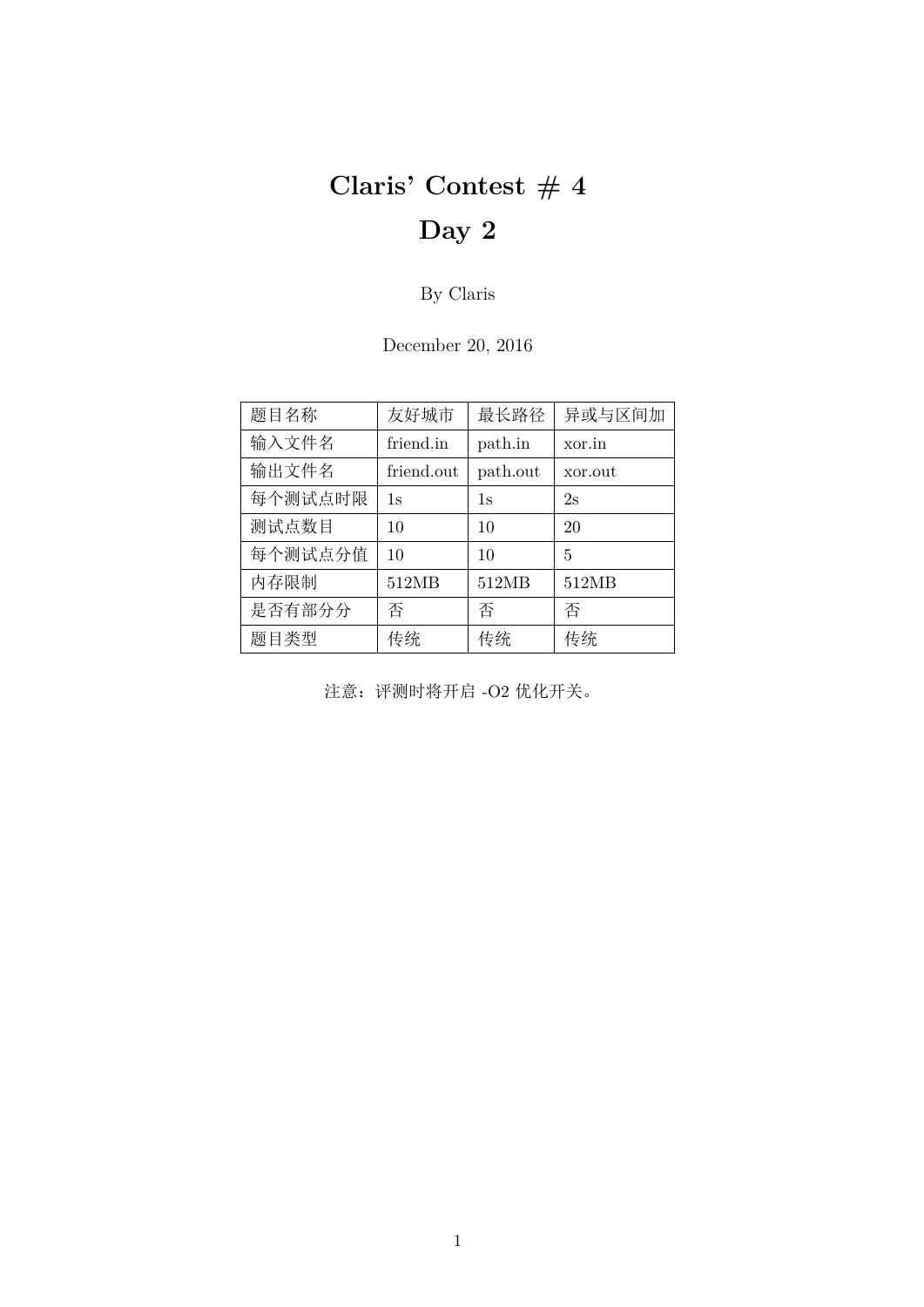# **Problem A.** 友好城市 **(friend.c/cpp/pas)**

| Input file:   | friend.in     |
|---------------|---------------|
| Output file:  | friend.out    |
| Time limit:   | 1 seconds     |
| Memory limit: | 512 megabytes |

在 Byteland 一共有 *n* 座城市,编号依次为 1 到 *n*,这些城市之间通过 *m* 条单向公路连接。

对于两座不同的城市 *a* 和 *b*,如果 *a* 能通过这些单向道路直接或间接到达 *b*,且 *b* 也能如此到达 *a*, 那么它们就会被认为是一对友好城市。

Byteland 的交通系统十分特殊,第 *i* 天只有编号在 [l<sub>i</sub>, r<sub>i</sub>] 的单向公路允许通行,请写一个程序,计 算每天友好城市的对数。

注意:(*a, b*) 与 (*b, a*) 没有区别。

#### **Input**

第一行包含三个正整数 *n, m, q*,分别表示城市的个数、单向公路的条数以及询问的天数。

接下来 *m* 行,每行两个正整数  $u_i, v_i$ ,表示一条从城市  $u_i$  出发,通往城市  $v_i$  的单向道路。

接下来  $q$  行,每行两个正整数  $l_i,r_i$ ,表示一个询问。

### **Output**

输出 *q* 行,每行一个整数,即友好城市的对数。

#### **Examples**

| friend.in      | friend.out  |
|----------------|-------------|
| 3 3 3          | 0           |
| $1\quad2$      | $\mathbf 0$ |
| 2 3            | 1           |
| 2 <sub>1</sub> |             |
| $1\quad1$      |             |
| $1\quad2$      |             |
| 1 <sub>3</sub> |             |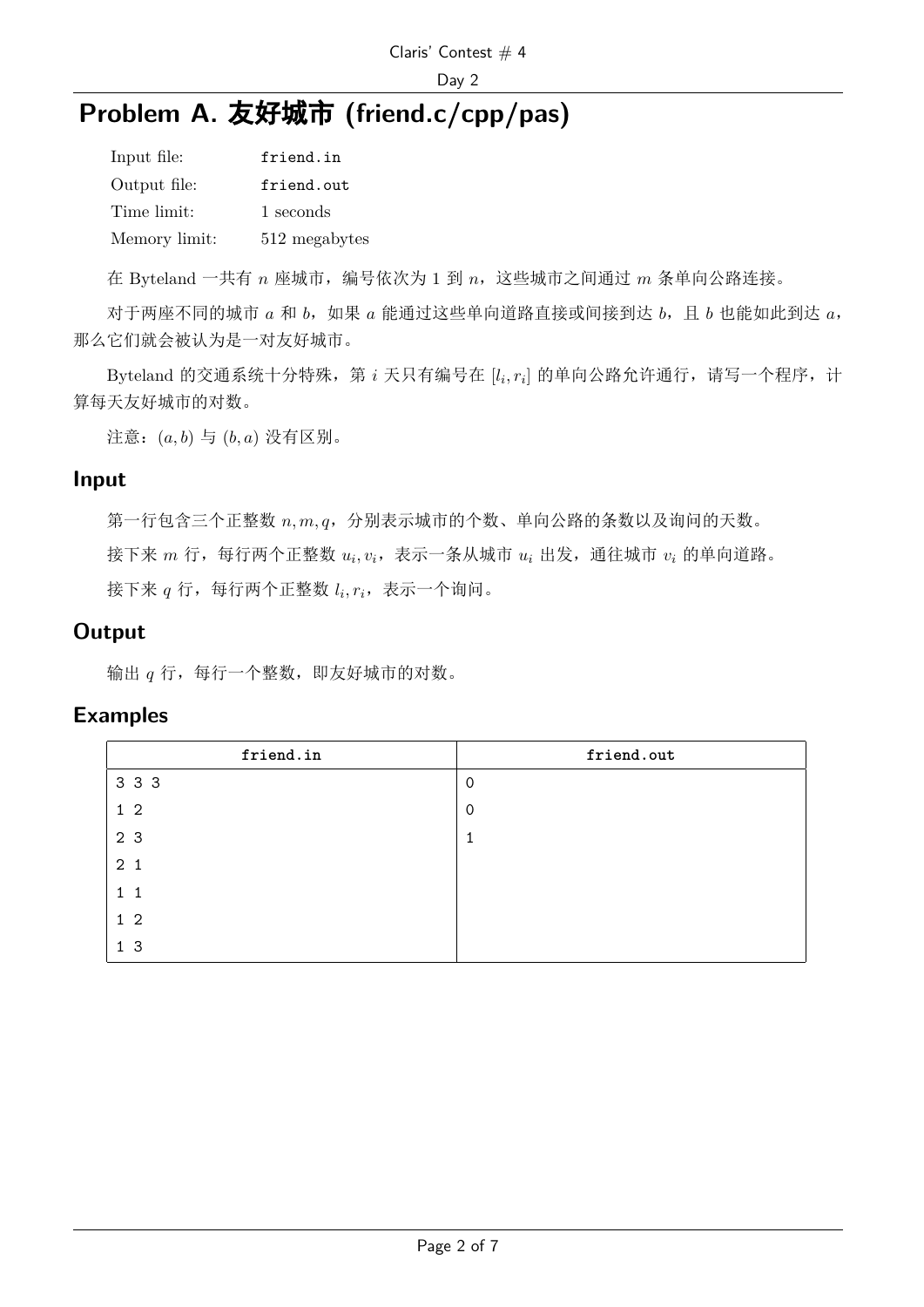### **Notes**

对于 100% 的数据,  $1 \le u_i, v_i \le n, u_i \ne v_i, 1 \le l_i \le r_i \le m$ 。

| 测试点编号          | $\boldsymbol{n}$ | $\,m$         | $\boldsymbol{q}$ | 约定                                   |
|----------------|------------------|---------------|------------------|--------------------------------------|
| 1              | $\leq 50$        | $\leq 1000$   | $\leq 1000$      | 无                                    |
| $\overline{2}$ | $\leq 50$        | $\leq 1000$   | $\leq 1000$      | 无                                    |
| 3              | $\leq 50$        | $\leq 1000$   | $\leq 1000$      | 无                                    |
| 4              | $\leq 150$       | $<$ 300000    | $\leq 50000$     | $l_i \leq l_{i+1}, r_i \leq r_{i+1}$ |
| 5              | $\leq 150$       | $\leq 300000$ | $\leq 50000$     | $l_i \leq l_{i+1}, r_i \leq r_{i+1}$ |
| 6              | $\leq 150$       | $<$ 300000    | $\leq 50000$     | $l_i \leq l_{i+1}, r_i \leq r_{i+1}$ |
| 7              | $\leq 150$       | $<$ 300000    | $\leq 50000$     | $l_i \leq l_{i+1}, r_i \leq r_{i+1}$ |
| 8              | $\leq 150$       | $\leq 300000$ | $\leq 50000$     | 无                                    |
| 9              | $\leq 150$       | $<$ 300000    | < 50000          | 无                                    |
| 10             | $\leq 150$       | $<$ 300000    | < 50000          | 无                                    |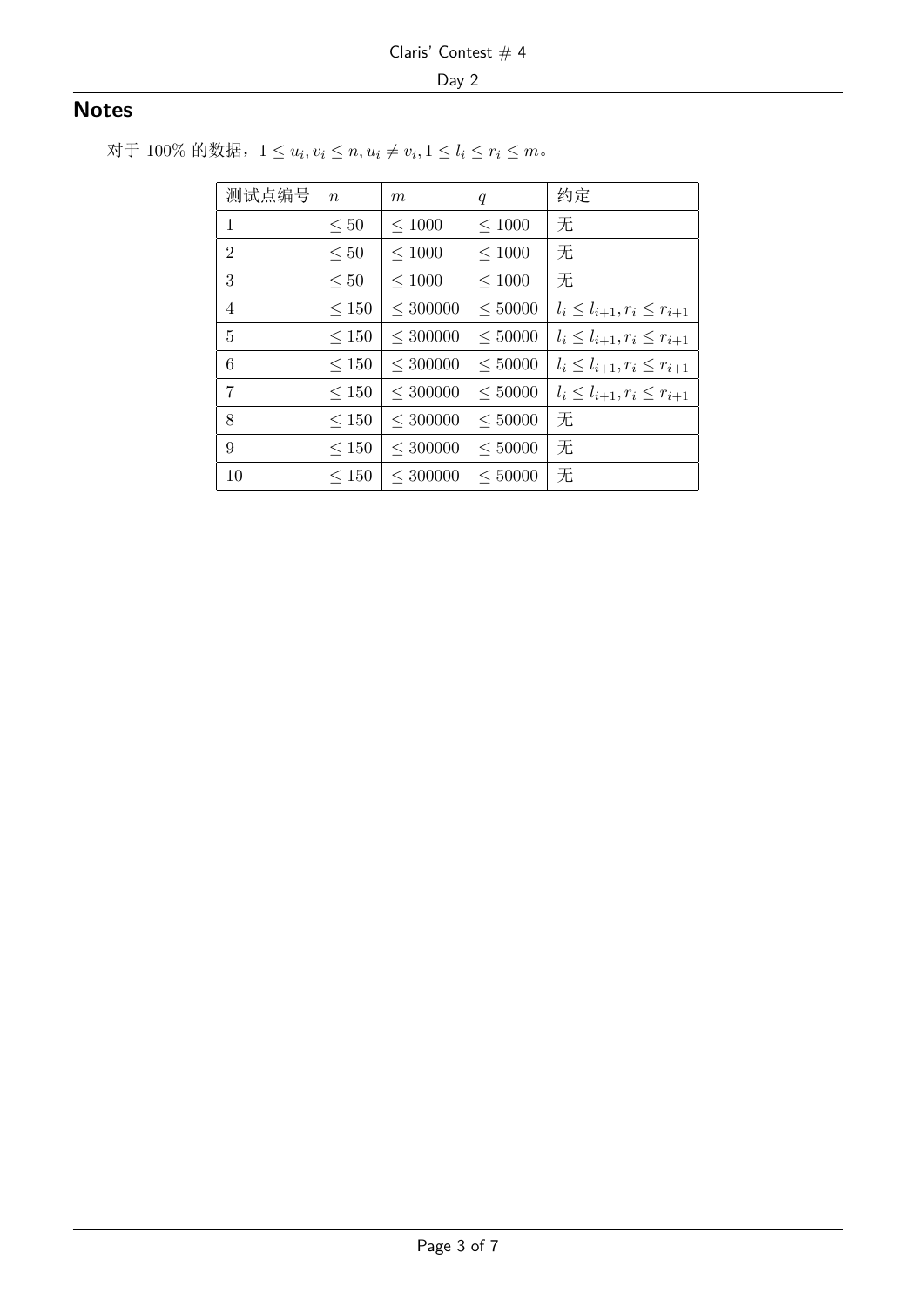# **Problem B.** 最长路径 **(path.c/cpp/pas)**

| Input file:   | path.in       |
|---------------|---------------|
| Output file:  | path.out      |
| Time limit:   | 1 seconds     |
| Memory limit: | 512 megabytes |

在 Byteland 一共有 *n* 个城市,编号依次为 1 到 *n*,它们之间计划修建 <sup>n(n−1)</sup> 条单向道路,对于任 意两个不同的点 *i* 和 *j*, 在它们之间有且仅有一条单向道路, 方向要么是 *i* 到 *j*, 要么是 *j* 到 *i*。换句话 说,这是一个 *n* 个点的竞赛图。

Byteasar 居住在 1 号城市, 他希望从 1 号城市出发, 沿着单向道路不重复地访问一些城市, 使得访 问的城市数尽可能多。

请写一个程序,帮助 Byteasar 计算有多少种道路修建方式,使得从 1 号点出发的最长简单路径经 过点数恰好为 *k*,由于答案可能很大,请对 *P* 取模输出。

#### **Input**

第一行包含两个正整数  $n, P$ ,表示点数和模数。

#### **Output**

输出 *n* 行,第 *i* 行输出从 1 出发的最长简单路径经过点数恰好为 *i* 的竞赛图个数模 *P*。

#### **Examples**

| path.in | path.out |
|---------|----------|
| 2 2 3 3 |          |
|         |          |
| 3 2 3 3 | 2        |
|         | 2        |
|         | 4        |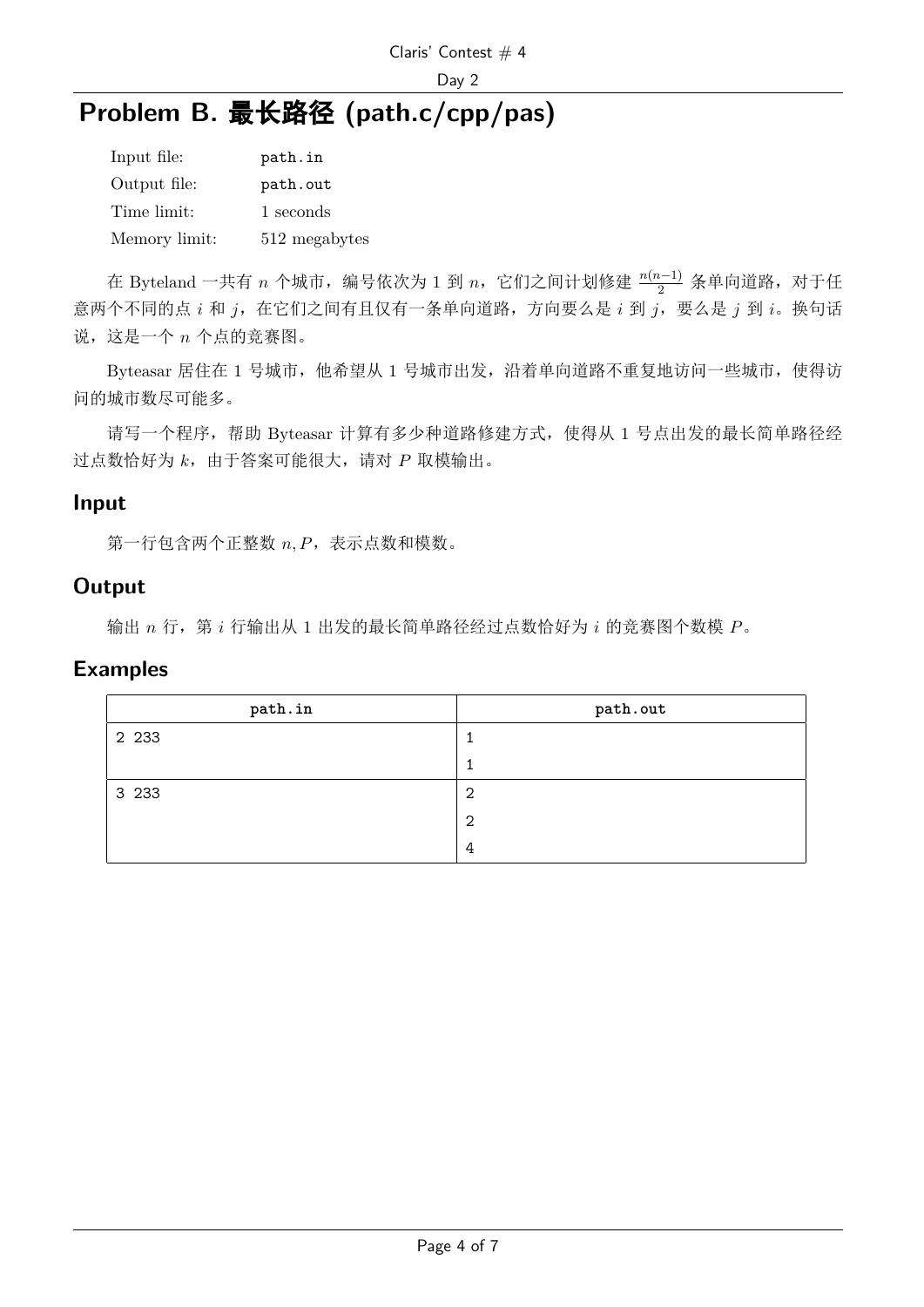## **Notes**

对于 <sup>100</sup>% 的数据,<sup>2</sup> *<sup>≤</sup> <sup>P</sup> <sup>≤</sup>* <sup>10</sup>9。

| 测试点编号          | $\it n$     |
|----------------|-------------|
| 1              | $=$ 3       |
| $\overline{2}$ | $=4$        |
| 3              | $=5$        |
| 4              | $=6$        |
| 5              | $=7$        |
| 6              | $= 8$       |
| 7              | ${}<$ 2000  |
| 8              | ${}<$ 2000  |
| 9              | $\leq 2000$ |
| 10             | ${}<$ 2000  |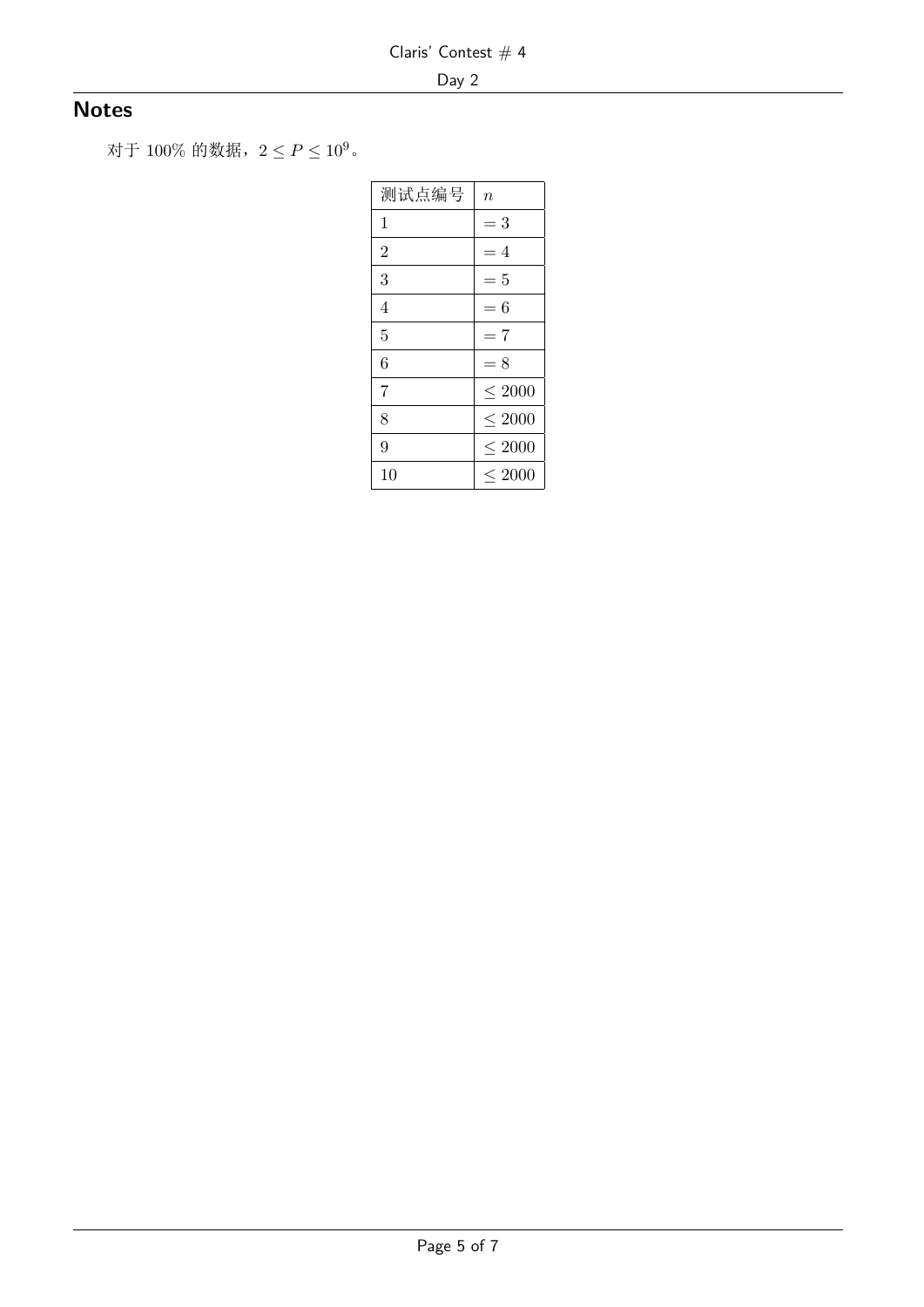# **Problem C.** 异或与区间加 **(xor.c/cpp/pas)**

| Input file:   | xor.in        |
|---------------|---------------|
| Output file:  | xor.out       |
| Time limit:   | 2 seconds     |
| Memory limit: | 512 megabytes |

Byteasar 最近正在学习数据结构,他遇到了这样一个问题:

给 定 一 个 长 度 为 *n* 的 序 列 *a*1*, a*2*, ..., a<sup>n</sup>* 和 一 个 整 数 *k*, 问 有 多 少 连 续 区 间 [*l, r*] 满 足 *a<sup>l</sup> ⊕ al*+1 *⊕ ...ar−*<sup>1</sup> *⊕ a<sup>r</sup>* = *k*?其中 "*⊕*" 表示按位异或运算。

当掌握这类问题的解法的时候, Byteasar 发出感叹: "为什么这么巧妙呢?"

小 Q 最近也在学习数据结构,当他掌握了线段树实现区间加操作之后,也发出了同样的感叹。

这天, Byteasar 向小 Q 普及了他最近新学会的姿势, 但是他们之间产生了分歧: Byteasar 认为异 或问题比区间加操作要难,而小 Q 则坚持区间加更难。他们一时争执不下,于是决定询问你的意见。

他们将两个问题进行了结合,问题是这样的:

给定一个长度为 *n* 的序列 *a*1*, a*2*, ..., a<sup>n</sup>* 和一个整数 *k*,定义一个连续区间 [*l, r*] 是 Byteasar 关心的, 当且仅当该区间满足 *a<sup>l</sup> ⊕ al*+1 *⊕ ...ar−*<sup>1</sup> *⊕ a<sup>r</sup>* = *k*,其中 "*⊕*" 表示按位异或运算。

小 Q 的手上一开始是一个长度为 *n* 的全 0 序列 *b*1*, b*2*, ..., bn*,在 Byteasar 标出所有他关心的区间 后,小 Q 会进行 *m* 次操作。每次操作他会给出一个区间 [*st, en*] 和一个整数 *w*,对于每一个 Byteasar 关心的且是 [*st, en*] 子区间的区间 [*l, r*],将 *b<sup>l</sup> , bl*+1*, ..., br−*1*, b<sup>r</sup>* 的每个数都加上 *w*。

他们希望你输出所有操作进行完毕之后的 *b* 序列,然后告诉他们异或问题与区间加究竟哪一个更难, 相信你一定能做出这道题,给他们一个满意的答复。

#### **Input**

第一行包含两个正整数 *n, m* 和一个整数 *k*,分别表示序列的长度、操作的个数和参数 *k*。

第二行包含 *n* 个整数 *a*1*, a*2*, ..., an*,表示序列 *a*。

接下来 *m* 行, 每行三个整数 *st, en, w*, 依次表示每个操作。

### **Output**

输出一行 *n* 个整数, 即 *b*<sub>1</sub>, *b*<sub>2</sub>, ..., *b*<sub>n</sub>, 由于答案可能很大, 请对 1073741824(2<sup>30</sup>) 取模输出。